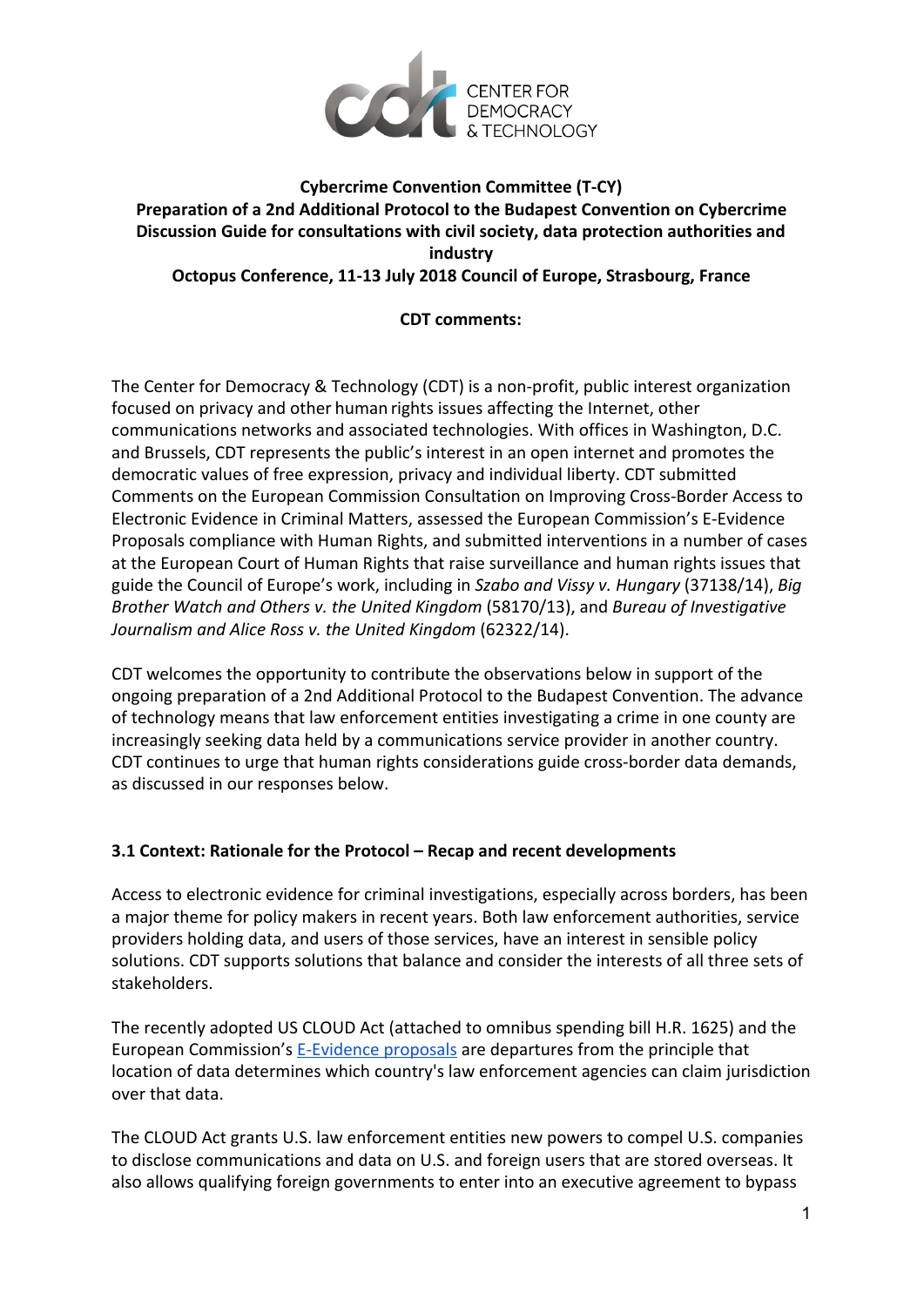

the MLAT process when seeking data in criminal investigations and to seek data directly from U.S. technology companies. The CLOUD Act does not adequately ensure human rights protection in these agreements. In certifying these bilateral agreements the bill requires that the Attorney General (AG) determine that "the domestic law of the foreign government, including the implementation of that law, affords robust substantive and procedural protections for privacy and civil liberties." The factors the AG must consider in making this determination include whether the country prohibits torture, guarantees fair trials and prohibits arbitrary arrests, protects against wrongful interference with privacy, and protects free expression. However, given the political nature of determining a country is not human rights compliant, the AG may well certify a country in spite of such failings. Furthermore, the CLOUD Act does not clearly mandate judicial authorization for data requests, and permits certifications to last for five years, a timeframe during which it is foreseeable that a country's adherence to human rights principles may change.

The E-Evidence proposals require communications service providers to disclose data they hold on individuals, regardless of nationality, residence, or location, to an investigating authority in any EU Member State. The obligation applies to any provider regardless of the country in which its main establishment is located, as well as to providers with no establishment in the EU, if the provider's services can be used in the EU, and if the services are to some extent targeted to an EU Member State. The E-Evidence proposals require providers to nominate a representative in the EU who can receive and process production orders.

Both the E-evidence proposals and the CLOUD Act expand dramatically the ability for law enforcement authorities to access information about people across the world, for criminal investigations.

There is a clear need for expanded ability to access data to be bounded by strong privacy and procedural protections. In addition, it should be ensured that only countries with strong fundamental rights protections are able to benefit from agreements. Further, new legislative tools must include measures that prevent or mitigate conflicts of law that would compel providers to disclose data to one country's authorities that they are prohibited from disclosing by another country's laws.

It is sensible that the CoE's work on direct cooperation with providers in other jurisdictions is focused on subscriber information. Other categories of data, notably content and metadata, are far more sensitive and require a higher level of protection.

## **3.2 Provisions for more efficient mutual legal assistance**

We are pleased with the Council of Europe's focus on making MLATs work more efficiently and effectively. MLATs are, and should remain, the preferred method for requesting data for law enforcement purposes held in other jurisdictions. While we recognise that MLATs may not always be able to scale with demand, and we are not opposed to other rights-respecting solutions, given the right safeguards, MLATs should not be replaced - de facto - by less solid